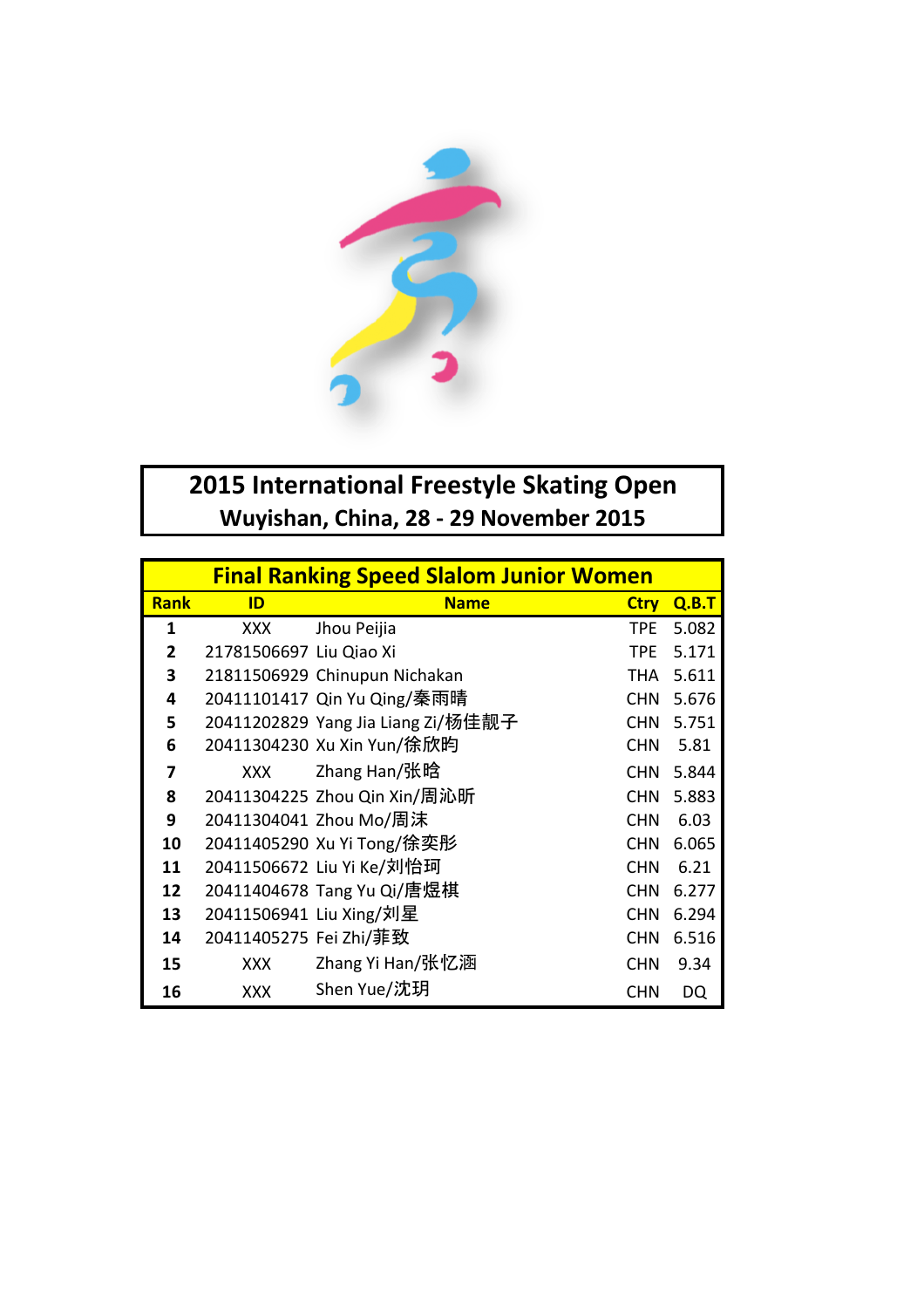|                | <b>Final Ranking Speed Slalom Junior Men</b> |                                            |             |       |  |
|----------------|----------------------------------------------|--------------------------------------------|-------------|-------|--|
| <b>Rank</b>    | ID                                           | <b>Name</b>                                | <b>Ctry</b> | Q.B.T |  |
| 1              | 10411506508 Zeng Yi/曾毅                       |                                            | <b>CHN</b>  | 4.999 |  |
| $\overline{2}$ |                                              | 10411304214 Wu Feng Yu/吴丰羽                 | <b>CHN</b>  | 5.006 |  |
| 3              |                                              | 10411304216 Xu Yi Hui/徐祎汇                  | <b>CHN</b>  | 5.276 |  |
| 4              |                                              | 10411303902 Li Jia Rui/李佳瑞                 | <b>CHN</b>  | 5.505 |  |
| 5              |                                              | 10411304204 Huang Rui/黄睿                   | <b>CHN</b>  | 5.617 |  |
| 6              | <b>XXX</b>                                   | Liu Xiao Hang/刘潇航                          | <b>CHN</b>  | 5.735 |  |
| 7              |                                              | 10411304201 Chen Jun Zhe/陈俊哲               | <b>CHN</b>  | 5.83  |  |
| 8              | <b>XXX</b>                                   | Zhang Zhi Jie/张植杰                          | <b>CHN</b>  | 5.954 |  |
| 9              |                                              | 10411506590 Li Jing Heng/李竞恒               | <b>CHN</b>  | 5.985 |  |
| 10             | <b>XXX</b>                                   | Yan Zhui Yue/闫追越                           | <b>CHN</b>  | 6.036 |  |
| 11             |                                              | 10411506826 Mo Zi Qian/莫梓谦                 | <b>CHN</b>  | 6.047 |  |
| 12             |                                              | 10411304217 Ye Rui Ze/叶睿泽                  | <b>CHN</b>  | 6.226 |  |
| 13             | <b>XXX</b>                                   | Chen Chen/陈晨                               | <b>CHN</b>  | 6.295 |  |
| 14             | <b>XXX</b>                                   | Zhang Chen Yu/张宸瑀                          | <b>CHN</b>  | 6.369 |  |
| 15             |                                              | 10411304212 Shi Xin Yang/施幸场               | <b>CHN</b>  | 6.612 |  |
| 16             | <b>XXX</b>                                   | Chen Guang Ying/陈光颖                        | <b>CHN</b>  | 6.701 |  |
| 17             |                                              | 10411506595 Chen Jia Hao/陈家豪               | <b>CHN</b>  | 6.771 |  |
| 18             | XXX                                          | Chen Yi Hao/陈意豪                            | <b>CHN</b>  | DQ    |  |
| 18             |                                              | 10861405685 Ghufran Martianzah Wira Fawwaz | <b>INA</b>  | DQ    |  |

|             | <b>Final Ranking Speed Slalom Youth Women</b> |                                    |             |       |  |  |
|-------------|-----------------------------------------------|------------------------------------|-------------|-------|--|--|
| <b>Rank</b> | ID                                            | <b>Name</b>                        | <b>Ctrv</b> | Q.B.T |  |  |
| 1           |                                               | 20411000864 Feng Hui/冯辉            | <b>CHN</b>  | 5.257 |  |  |
| 2           |                                               | 20411101489 Wang Ding Yu Xin/王鼎郁馨  | <b>CHN</b>  | 5.377 |  |  |
| 3           |                                               | 20411405446 Zhong Wen Xin/钟文欣      | <b>CHN</b>  | 5.392 |  |  |
| 4           |                                               | 20411405445 Wu Jin Xia/吴金霞         | <b>CHN</b>  | 6.463 |  |  |
| 5           |                                               | 20861405432 Nawang Wulan Angelicia | INA         | 7.211 |  |  |
| 6           | XXX.                                          | Wachirabhuddakhun Pornsarapan      | THA         |       |  |  |

|              |    | <b>Final Ranking Speed Slalom Youth Men</b> |             |       |
|--------------|----|---------------------------------------------|-------------|-------|
| <b>Rank</b>  | ID | <b>Name</b>                                 | <b>Ctrv</b> | Q.B.T |
| 1            |    | 10411000817 Zhang Hao/张颢                    | <b>CHN</b>  | 4.711 |
| $\mathbf{2}$ |    | 10411303768 Wei Jing Xiao/魏惊骁               | <b>CHN</b>  | 5.325 |
| 3            |    | 10411303903 Li Shuang Yang/李双洋              | <b>CHN</b>  | 5.616 |
| 4            |    | 10861303958 Surendra Arya Bima              | INA         | 5.968 |
| 5.           |    | 10981000364 Kim Jun Kyeom                   |             | 6.031 |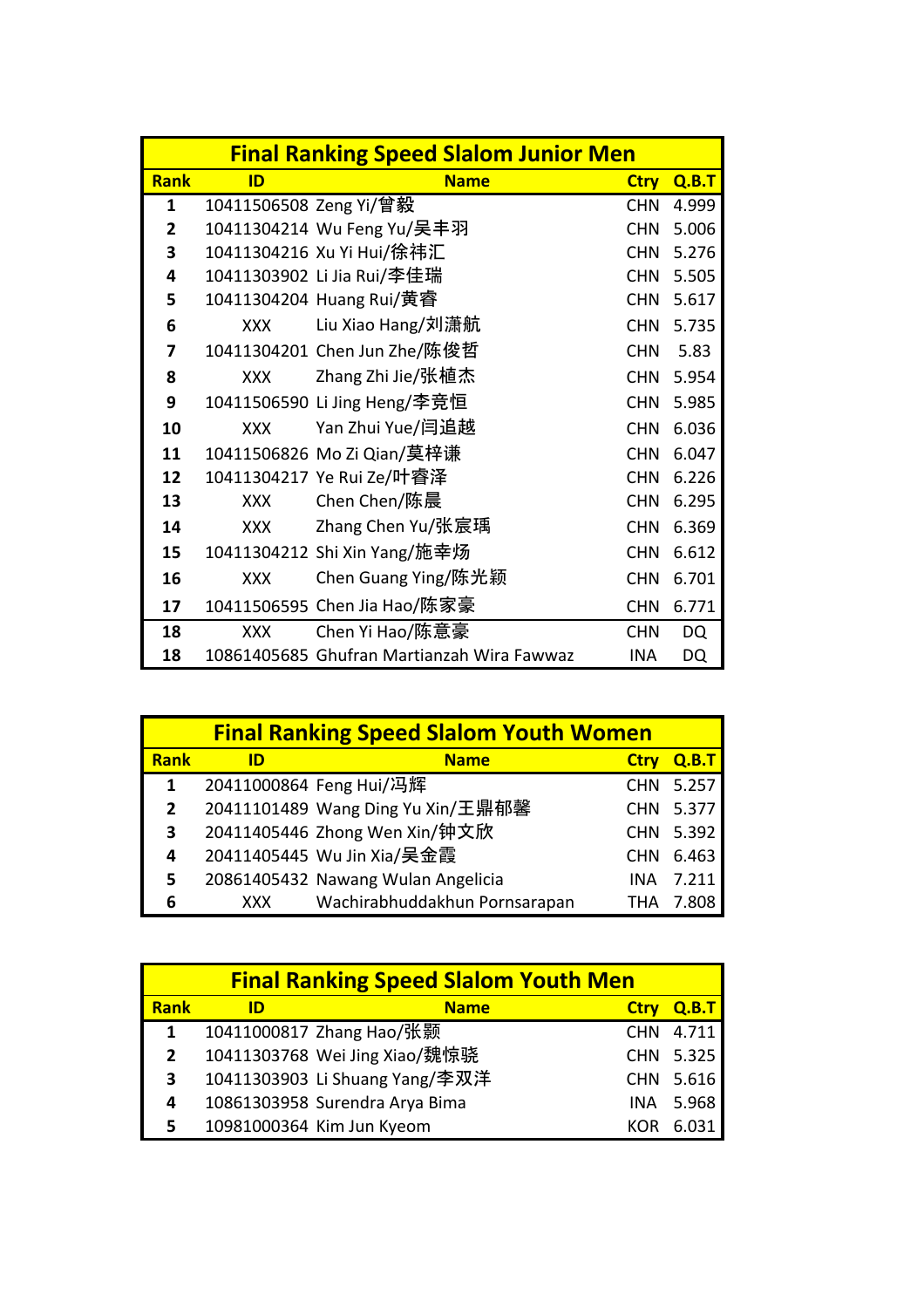|              | <b>Final Ranking Speed Slalom Senior Women</b> |                                 |             |       |  |  |
|--------------|------------------------------------------------|---------------------------------|-------------|-------|--|--|
| <b>Rank</b>  | ID                                             | <b>Name</b>                     | <b>Ctrv</b> | Q.B.T |  |  |
| 1            |                                                | 21781001076 Wang Tzu Chien/王姿茜  | TPE         | 5.173 |  |  |
| $\mathbf{2}$ |                                                | 20411000874 Meng Yun/蒙昀         | <b>CHN</b>  | 5.247 |  |  |
| 3            |                                                | 20911202698 Munari Vittoria     | ITA.        | 6.065 |  |  |
| 4            | XXX                                            | Zhou Yu/周雨                      | <b>CHN</b>  | 6.264 |  |  |
| 5            |                                                | 21911101712 Peters Chelsie      | <b>GBR</b>  | 6.328 |  |  |
| 6            | XXX                                            | Zhu Shi Lin/朱世琳                 | <b>CHN</b>  | 6.455 |  |  |
| 7            |                                                | 20671202327 Pham-Van-Hue Salome | <b>FRA</b>  | 6.487 |  |  |
| 8            | 20111000841 Ujuk Natalie                       |                                 | AUS.        | 6.597 |  |  |
| 9            |                                                | 20411405439 Shang Hong Ning/尚红宁 | <b>CHN</b>  | 6.818 |  |  |
| 10           | XXX                                            | Peng Tian Lei/彭天蕾               | <b>CHN</b>  | 6.941 |  |  |
|              | <b>XXX</b>                                     | Ye Ying Ying/叶颖颖                | <b>CHN</b>  | 7.967 |  |  |

|                         |                          |                                  | <b>Final Ranking Speed Slalom Senior Men</b> |       |  |  |  |
|-------------------------|--------------------------|----------------------------------|----------------------------------------------|-------|--|--|--|
| Rank                    | ID                       | <b>Name</b>                      | <b>Ctry</b>                                  | Q.B.T |  |  |  |
| 1                       | 10981000804 Yu Jin Seong |                                  | <b>KOR</b>                                   | 4.472 |  |  |  |
| $\overline{2}$          |                          | 10911000583 Quiriconi Nicolas    | ITA                                          | 4.499 |  |  |  |
| 3                       |                          | 10411000792 Ye Hao Qin/叶浩钦       | <b>CHN</b>                                   | 4.501 |  |  |  |
| 4                       |                          | 10411000818 Zhang Li Feng/张黎峰    | <b>CHN</b>                                   | 4.799 |  |  |  |
| 5                       |                          | 10411202792 Wu Mao/吴冇            | <b>CHN</b>                                   | 4.864 |  |  |  |
| 6                       |                          | 11511000725 Tsokolov Alexey      | <b>RUS</b>                                   | 4.891 |  |  |  |
| $\overline{\mathbf{z}}$ | XXX                      | Lin Wei/林炜                       | <b>CHN</b>                                   | 4.985 |  |  |  |
| 8                       | <b>XXX</b>               | Li Zhong Yuan/李中元                | <b>CHN</b>                                   | 5.046 |  |  |  |
| 9                       |                          | 11191101951 Batiz Lopez Ricardo  | <b>MEX</b>                                   | 5.078 |  |  |  |
| 10                      |                          | 10411102003 Zheng Yi Fei/郑艺飞     | <b>CHN</b>                                   | 5.131 |  |  |  |
| 11                      |                          | 10411000821 Zheng Jia Ming/郑家明   | <b>CHN</b>                                   | 5.134 |  |  |  |
| 12                      | <b>XXX</b>               | Yu Shuo/于硕                       | <b>CHN</b>                                   | 5.152 |  |  |  |
| 13                      |                          | 10411405395 Yu Wang/余旺           | <b>CHN</b>                                   | 5.175 |  |  |  |
| 14                      |                          | 11971102047 Tran Quang Linh      | <b>VIE</b>                                   | 5.25  |  |  |  |
| 15                      |                          | 10411202750 Lu Yun Zhi/卢允之       | <b>CHN</b>                                   | 5.313 |  |  |  |
| 16                      | XXX                      | Chen Zhi Fa/陈志发                  | <b>CHN</b>                                   | 5.33  |  |  |  |
| 17                      | <b>XXX</b>               | Ren Ming Sen/任明森                 | <b>CHN</b>                                   | 5.409 |  |  |  |
| 18                      | <b>XXX</b>               | Zeng Sheng Hang/曾圣航              | <b>CHN</b>                                   | 5.497 |  |  |  |
| 19                      |                          | 11811000660 Sitprasert Ratchasee | <b>THA</b>                                   | 5.54  |  |  |  |
| 20                      | 10981506206 Lee Jong Suk |                                  | <b>KOR</b>                                   | 5.603 |  |  |  |
| 21                      |                          | 10411405363 Hu Jian Hao/胡建豪      | <b>CHN</b>                                   | 5.609 |  |  |  |
| 22                      | <b>XXX</b>               | Ninsanit Phoombadin              | <b>THA</b>                                   | 5.64  |  |  |  |
| 23                      |                          | 10411101360 Wang Hao Bo/王浩博      | <b>CHN</b>                                   | 5.719 |  |  |  |
| 24                      | <b>XXX</b>               | Chen Yong Tang/陈永堂               | <b>CHN</b>                                   | 5.728 |  |  |  |
| 25                      |                          | 10181000653 Shulgan Alexnder     | <b>BLR</b>                                   | 5.765 |  |  |  |
| 26                      |                          | 10411405379 Peng Jie/彭杰          | <b>CHN</b>                                   | 6.024 |  |  |  |
| 27                      |                          | 10911000151 Cola Alessandro      | <b>ITA</b>                                   | 6.049 |  |  |  |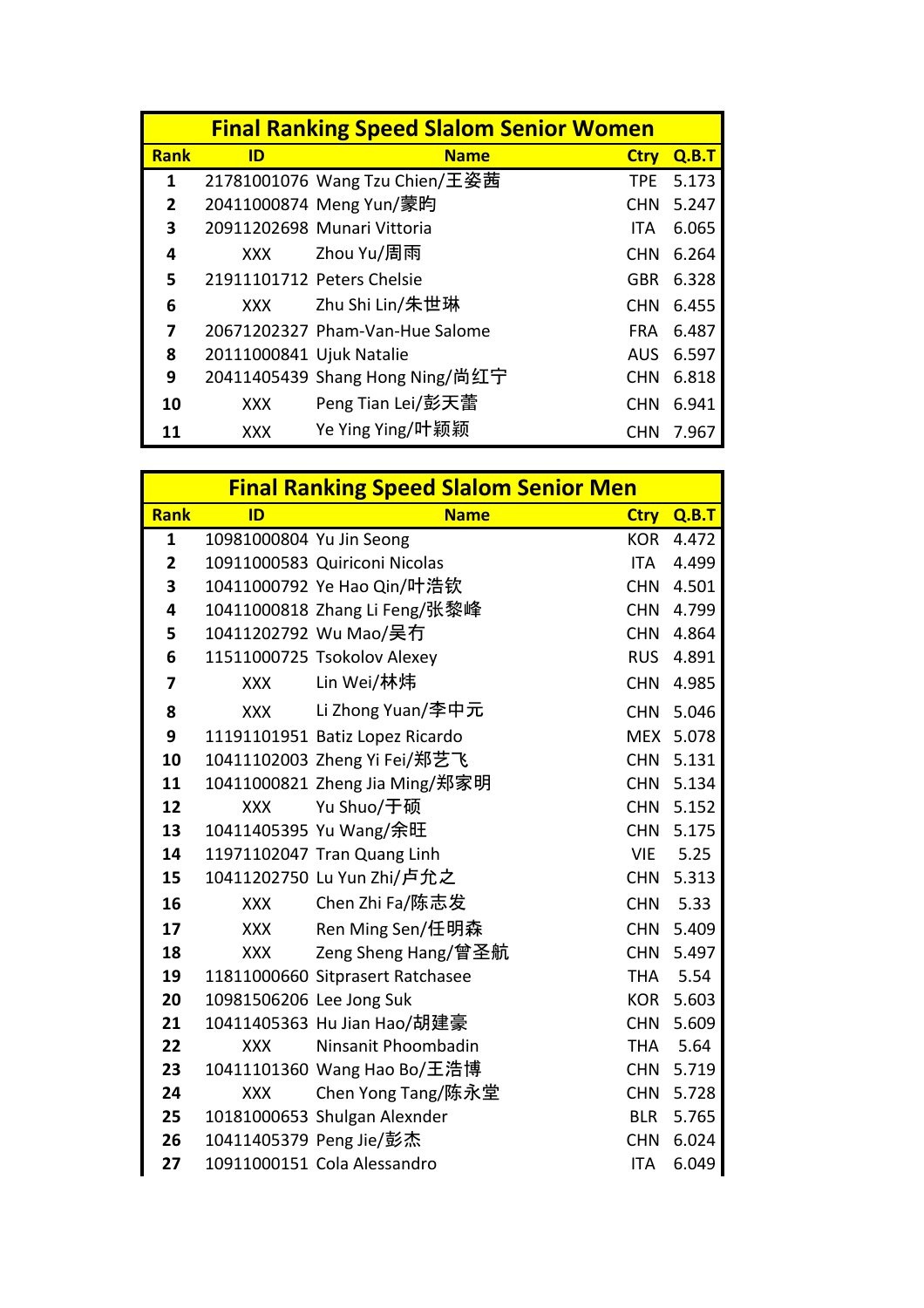| 28 | 10861303922 Sefran Kheru |                                        |            | INA 6.272 |
|----|--------------------------|----------------------------------------|------------|-----------|
| 29 |                          | 11511000749 Gleb Vinogradov            | <b>RUS</b> | 6.729     |
| 30 | <b>XXX</b>               | Wang Yong Qiang/王永强                    | <b>CHN</b> | 7.404     |
| 31 | XXX.                     | Yan Jun Jian/严峻坚                       | <b>CHN</b> | DO.       |
| 31 | <b>XXX</b>               | Kladtim Athibadee                      | THA        | DO.       |
| 31 |                          | 11701303675 Caballero Mazacotte Víctor | PAR        | DO        |
| 31 |                          | 11511202971 Puzanov Artyom             | RUS        | DΟ        |

| <b>Final Ranking Slides Women</b> |      |                               |            |  |
|-----------------------------------|------|-------------------------------|------------|--|
| <b>Rank</b>                       | ID   | <b>Name</b>                   | Ctrv       |  |
| 1                                 |      | 20411405156 Zhou Xiao Dan/周小丹 | <b>CHN</b> |  |
| $\mathbf{2}$                      |      | 21701102270 Hotsko Bohdana    | <b>UKR</b> |  |
| 3                                 |      | 20411405483 Ge Sai Hua/葛赛花    | <b>CHN</b> |  |
| 4                                 |      | 21811506929 Chinupun Nichakan | <b>THA</b> |  |
|                                   | XXX. | Wachirabhuddakhun Pornsarapan | тна        |  |

|                | <b>Final Ranking Slides Men</b> |                                            |             |  |
|----------------|---------------------------------|--------------------------------------------|-------------|--|
| <b>Rank</b>    | ID                              | <b>Name</b>                                | <b>Ctry</b> |  |
| $\mathbf{1}$   | 10411203144 Lin Yao/林耀          |                                            | <b>CHN</b>  |  |
| $\overline{2}$ |                                 | 10411405476 Tan Ji Yuan/谈际园                | <b>CHN</b>  |  |
| 3              |                                 | 10411405394 Yang Cheng/杨城                  | <b>CHN</b>  |  |
| 4              |                                 | 10411506874 Deng Tian Mao/邓天茂              | <b>CHN</b>  |  |
| 5              |                                 | 10411304074 Ou Jiang Ping/欧江平              | <b>CHN</b>  |  |
| 6              |                                 | 10411405296 Chen Yi Hui/陈乙辉                | <b>CHN</b>  |  |
| 7              | 11701303291 Garcia Brais        |                                            | <b>ESP</b>  |  |
| 7              |                                 | 11641405095 Khong Jun Kiat Andric          | <b>SIN</b>  |  |
| 7              | <b>XXX</b>                      | Li Cong/李聪                                 | <b>CHN</b>  |  |
| 7              |                                 | 10411405475 Qiu Shuai Xiong/邱帅雄            | <b>CHN</b>  |  |
| 7              |                                 | 10411405468 Huang Chang Jie/黄昌杰            | <b>CHN</b>  |  |
| 7              | <b>XXX</b>                      | Lin Jin Hai/林金海                            | <b>CHN</b>  |  |
| 13             |                                 | 10411405480 Wu Zheng Guan/吴正琯              | <b>CHN</b>  |  |
| 13             |                                 | 11641404706 Chang Li Zhong Eddie           | <b>SIN</b>  |  |
| 13             | <b>XXX</b>                      | Mai Phuong Quang                           | <b>VIE</b>  |  |
| 13             | <b>XXX</b>                      | Ninsanit Phoombadin                        | <b>THA</b>  |  |
| 13             | <b>XXX</b>                      | Lei Chao Long/雷朝龙                          | <b>CHN</b>  |  |
| 13             | <b>XXX</b>                      | Dai Yi Wen/代毅文                             | <b>CHN</b>  |  |
| 19             | <b>XXX</b>                      | Kladtim Athibadee                          | <b>THA</b>  |  |
| 20             | <b>XXX</b>                      | Ke Zhe Xue/柯哲学                             | <b>CHN</b>  |  |
| 21             | <b>XXX</b>                      | Duan Zhi Long/段志龙                          | <b>CHN</b>  |  |
| 22             |                                 | 10861405685 Ghufran Martianzah Wira Fawwaz | <b>INA</b>  |  |
| 23             | <b>XXX</b>                      | Tran Ky Nguyen                             | <b>VIE</b>  |  |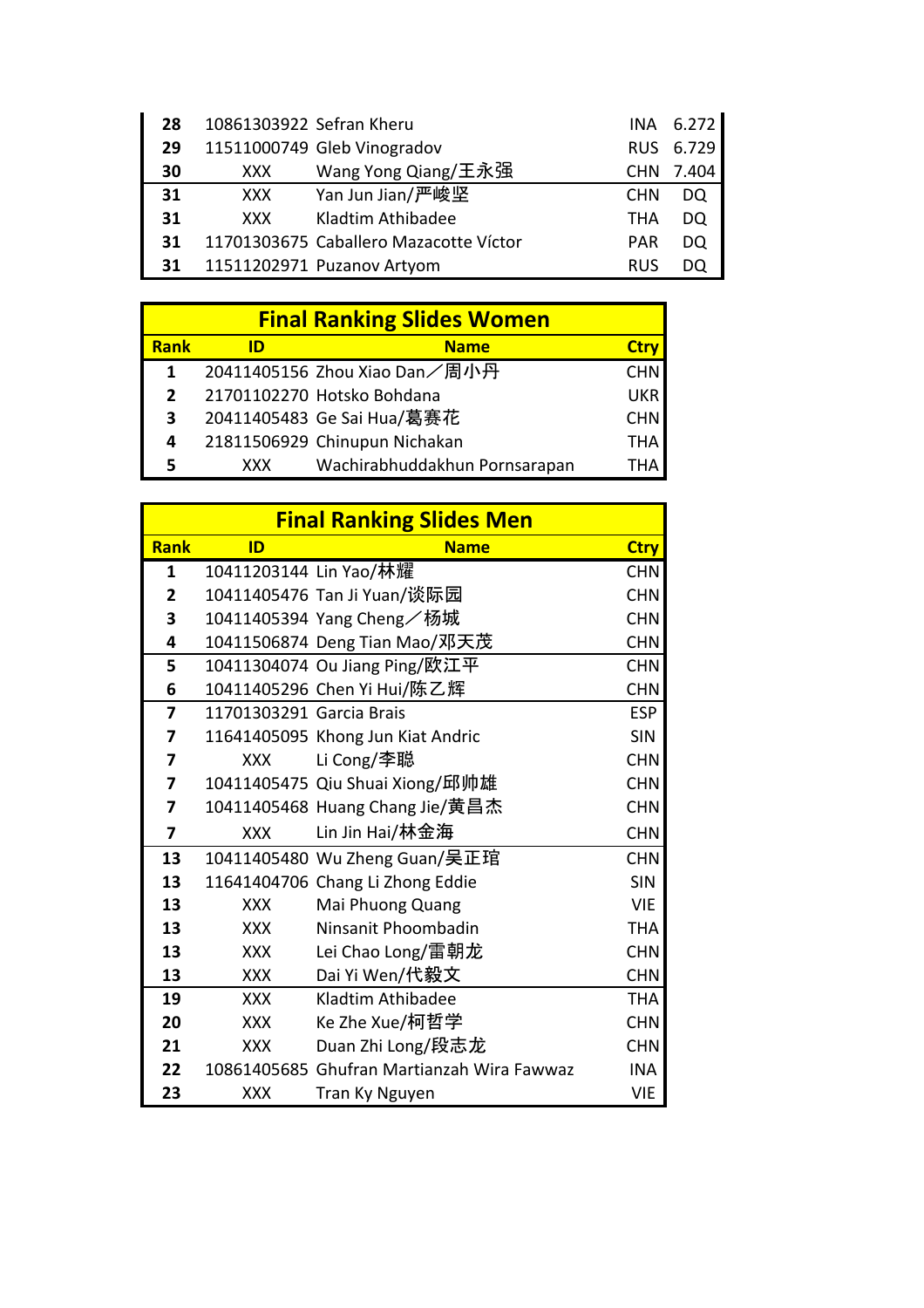| <b>Final Ranking Battle Women</b> |                          |                                   |             |
|-----------------------------------|--------------------------|-----------------------------------|-------------|
| <b>Rank</b>                       | ID                       | <b>Name</b>                       | <b>Ctry</b> |
| 1                                 |                          | 20411101417 Qin Yu Qing/秦雨晴       | <b>CHN</b>  |
| 2                                 |                          | 20411000864 Feng Hui/冯辉           | <b>CHN</b>  |
| 3                                 |                          | 20411304041 Zhou Mo/周沫            | <b>CHN</b>  |
| 4                                 |                          | 20411101489 Wang Ding Yu Xin/王鼎郁馨 | <b>CHN</b>  |
| 5                                 |                          | 20411000874 Meng Yun/蒙昀           | <b>CHN</b>  |
| 6                                 |                          | 20411404678 Tang Yu Qi/唐煜棋        | <b>CHN</b>  |
| 7                                 |                          | 20911202698 Munari Vittoria       | ITA.        |
| 8                                 |                          | 21701102270 Hotsko Bohdana        | <b>UKR</b>  |
| 9                                 | 20411405275 Fei Zhi/菲致   |                                   | <b>CHN</b>  |
| 9                                 |                          | 20411405446 Zhong Wen Xin/钟文欣     | <b>CHN</b>  |
| 9                                 |                          | 21811506929 Chinupun Nichakan     | THA         |
| 9                                 |                          | 21511405425 Zapuskalova Nadezhda  | <b>RUS</b>  |
| 13                                |                          | 21911101712 Peters Chelsie        | <b>GBR</b>  |
| 13                                | 20111000841 Ujuk Natalie |                                   | <b>AUS</b>  |
| 13                                |                          | 20671202336 Pham-Van-Hue Nahema   | <b>FRA</b>  |
| 13                                |                          | 20671202327 Pham-Van-Hue Salome   | FRA         |

|                | <b>Final Ranking Battle Men</b> |                                 |             |  |
|----------------|---------------------------------|---------------------------------|-------------|--|
| <b>Rank</b>    | ID                              | <b>Name</b>                     | <b>Ctry</b> |  |
| $\mathbf{1}$   |                                 | 10411000817 Zhang Hao/张颢        | <b>CHN</b>  |  |
| $\overline{2}$ |                                 | 11511202971 Puzanov Artyom      | <b>RUS</b>  |  |
| 3              |                                 | 10411303902 Li Jia Rui/李佳瑞      | <b>CHN</b>  |  |
| 4              |                                 | 10411303768 Wei Jing Xiao/魏惊骁   | <b>CHN</b>  |  |
| 5              |                                 | 10411000818 Zhang Li Feng/张黎峰   | <b>CHN</b>  |  |
| 6              |                                 | 10411102003 Zheng Yi Fei/郑艺飞    | <b>CHN</b>  |  |
| 7              |                                 | 10911000583 Quiriconi Nicolas   | <b>ITA</b>  |  |
| 8              | 10981000804 Yu Jin Seong        |                                 | <b>KOR</b>  |  |
| 9              |                                 | 10411101360 Wang Hao Bo/王浩博     | <b>CHN</b>  |  |
| 9              |                                 | 11511000478 Meleshkevich Viktor | <b>RUS</b>  |  |
| 9              |                                 | 10181000653 Shulgan Alexnder    | <b>BLR</b>  |  |
| 9              |                                 | 10411202750 Lu Yun Zhi/卢允之      | <b>CHN</b>  |  |
| 13             |                                 | 10911000151 Cola Alessandro     | <b>ITA</b>  |  |
| 13             |                                 | 10411405363 Hu Jian Hao/胡建豪     | <b>CHN</b>  |  |
| 13             |                                 | 11191101951 Batiz Lopez Ricardo | <b>MEX</b>  |  |
| 13             |                                 | 10411506590 Li Jing Heng/李竞恒    | <b>CHN</b>  |  |
| 17             | XXX                             | Liao Yong/廖勇                    | <b>CHN</b>  |  |
| 17             |                                 | 11511000749 Gleb Vinogradov     | <b>RUS</b>  |  |
| 17             | <b>XXX</b>                      | Lin Wei/林炜                      | <b>CHN</b>  |  |
| 17             | <b>XXX</b>                      | Liu Xiao Hang/刘潇航               | <b>CHN</b>  |  |
| 17             | 10671303243 Chalot Ken          |                                 | <b>FRA</b>  |  |
| 17             |                                 | 11511000725 Tsokolov Alexey     | <b>RUS</b>  |  |
| 17             |                                 | 10411303903 Li Shuang Yang/李双洋  | <b>CHN</b>  |  |
| 17             | XXX                             | Shi Cong/石聪                     | <b>CHN</b>  |  |